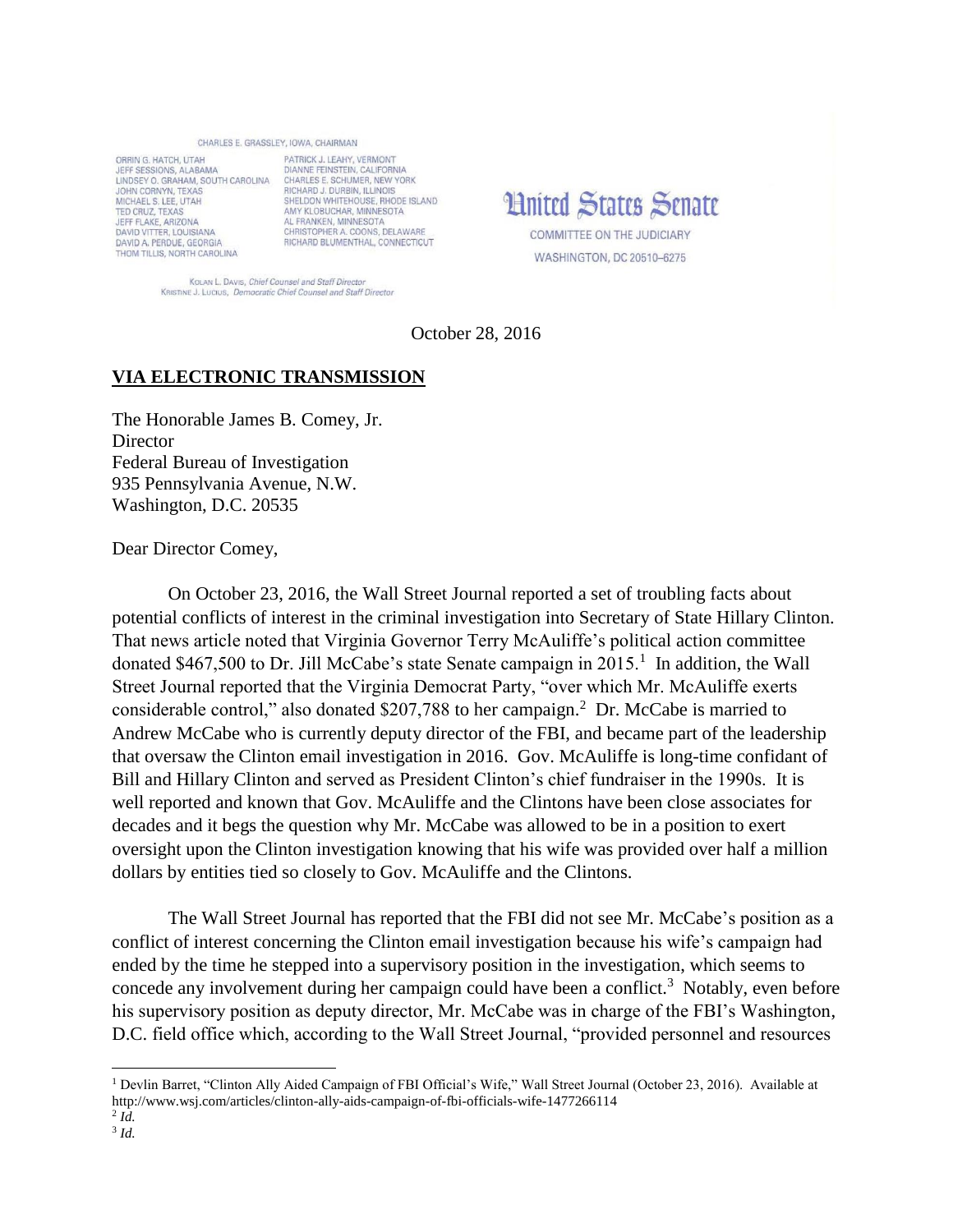to the Clinton email probe.<sup>24</sup> In July 2015, around the time the FBI's Clinton investigation began, Mr. McCabe was promoted to associate deputy director at FBI headquarters – the number three in the chain of command.<sup>5</sup> The FBI asserts that Mr. McCabe did not have an "oversight role" in the Clinton investigation until he became the number two in command in 2016.<sup>6</sup> However, the FBI's statement does not foreclose the possibility that Mr. McCabe had a nonoversight role while associate deputy director. Thus, even during the time period in which his wife's political campaign received approximately half a million dollars from Gov. McAuliffe's political action committee, and over \$200,000 from the Virginia Democrat Party, he may have had a role in the investigation and did not recuse himself.

In October 2015, several months after his promotion, Gov. McAuliffe's political action committee made three donations of more than \$100,000 to his wife's campaign.<sup>7</sup> Prior to October, and prior to his promotion, the largest donation was \$7,500.<sup>8</sup> The Wall Street Journal has reported that 98% of the Gov. McAuliffe related donations to his wife came after the FBI launched the investigation into Secretary Clinton.<sup>9</sup> Given these facts, the FBI must provide a more detailed explanation as to why it determined that it was appropriate for Mr. McCabe to participate in that investigation in any way.

Also, separate and distinct from the Clinton investigation, it has been reported that the FBI's Washington field office, the same one which Mr. McCabe led, started an investigation into Gov. McAuliffe for allegedly receiving over \$100,000 in campaign contributions from foreign entities.<sup>10</sup> The FBI has stated that Mr. McCabe was recused from the McAuliffe investigation when his wife chose to run for office.<sup>11</sup> It is unclear as to whether Mr. McCabe returned to the investigation when the campaign ended.<sup>12</sup>

As a general matter, all government employees must avoid situations that create even the appearance of impropriety. Specifically, 5 C.F.R. § 2635.502, advises that a government employee should seek clearance before participating in any matter that could cause his or her

l

<sup>4</sup> Devlin Barret, "Clinton Ally Aided Campaign of FBI Official's Wife," Wall Street Journal (October 23, 2016). Available at http://www.wsj.com/articles/clinton-ally-aids-campaign-of-fbi-officials-wife-1477266114.

<sup>5</sup> *Id.* 

<sup>&</sup>lt;sup>6</sup> *Id.* The FBI released a statement saying, "[m]onths after the completion of her campaign, then-Associate Deputy Director McCabe was promoted to Deputy, where, in that position, he assumed for the first time, an oversight role in the investigation into Secretary Clinton's emails." See Devlin Barret, "Clinton Ally Aided Campaign of FBI Official's Wife," Wall Street Journal (October 23, 2016). Available at http://www.wsj.com/articles/clinton-ally-aids-campaign-of-fbi-officials-wife-1477266114

<sup>7</sup> October 1, 2015 - \$150,000; October 27, 2015 - \$125,000; October 29, 2015 - \$175,000. See VPAP.org, http://www.vpap.org/donors/248345/recipient/257117/?start\_year=2015&end\_year=2015&recip\_type=all 8 *Id.* 

<sup>9</sup> Wall Street Journal Editorial, "The FBI's Clinton Probe Gets Curiouser," (October 24, 2016). Available at http://www.wsj.com/articles/the-fbi-clinton-probe-gets-curiouser-1477352522

<sup>&</sup>lt;sup>10</sup> Devlin Barret, "FBI Investigating Donations to Virginia Gov. Terry McAuliffe," Wall Street Journal (May 23, 2016). Available at http://www.wsj.com/articles/fbi-investigating-donations-to-virginia-gov-terry-mcauliffe-1464046899

<sup>&</sup>lt;sup>11</sup> Gregory S. Schneider, "Why the latest Hillary Clinton conspiracy might not be what it seems," The Washington Post (October 24, 2016.) Available at https://www.washingtonpost.com/news/post-politics/wp/2016/10/24/why-the-latest-clinton-conspiracymight-not-be-what-it-seems/

<sup>&</sup>lt;sup>12</sup> *Id.* The article notes the FBI said, "[w]hen she chose to run . . . McCabe and FBI lawyers implemented a system of recusal from all FBI investigative matters involving Virginia politics, a process followed for the remainder of her campaign." The implication is that he returned to the investigation when the campaign ended.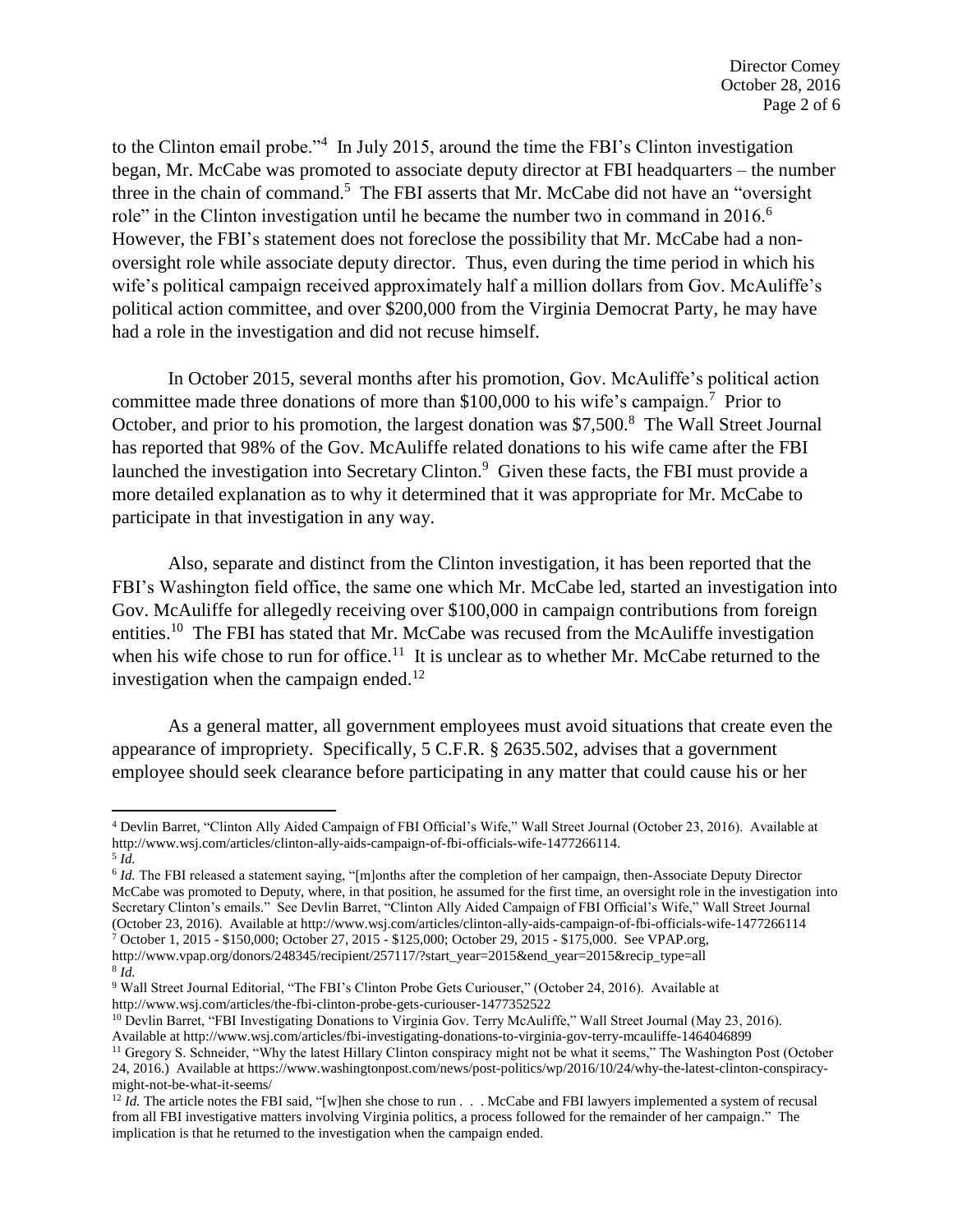impartiality to be questioned. In addition, when impartiality is at issue, the employee should obtain a formal determination from the component superior that participation outweighs the concern that the FBI's integrity would be questioned.<sup>13</sup> The Wall Street Journal reports that Mr. McCabe did seek ethics advice in March 2015 after he and his wife met with Gov. McAuliffe. However, it is not clear from which officials he sought advice, what guidance he received from the FBI, and whether he sought additional guidance after he was twice promoted to a position that had an apparent increased role in the Clinton investigation.  $14$  In addition, with respect to the McAuliffe investigation, it is unclear whether he returned to the investigation after recusal and, if so, what ethics guidance he received.

Executive Order 12674, "Principles of Ethical Conduct for Government Officers and Employees," makes clear that "[e]mployees shall not hold financial interests that conflict with the conscientious performance of duty," "[e]mployees shall act impartially and not give preferential treatment to any private organization or individual," and "[e]mployees shall endeavor to avoid any actions creating the *appearance* that they are violating the law or the ethical standards promulgated pursuant to this order."<sup>15</sup> Importantly, the FBI Ethics and Integrity Program Guide cites 28 C.F.R. § 45.2 which states that,

> no employee shall participate in a criminal investigation if he has a personal or *political* relationship with […] [a]ny person or organization substantially involved in the conduct that is the subject of the investigation or prosecution; or [a]ny person or organization which he knows has a specific and substantial interest that would be directly affected by the outcome of the investigation or prosecution.<sup>16</sup>

In complying with this rule, the employee must report the matter to his supervisor. If the supervisor determines that a personal or political relationship exists the employee shall be relieved unless the supervisor determines, in writing, the relationship will not "render the employee's service less than fully impartial and professional" and the employee's participation "*would not* create an appearance of a conflict of interest likely to affect the public perception of the integrity of the investigation or prosecution."<sup>17</sup> As applied to Mr. McCabe's role in the Clinton email investigation and McAuliffe investigation, these rules demand that he and the FBI take steps to ensure that not even the appearance of a loss of impartiality is present. Further, given Mr. McCabe's potential role in both investigations, which has not been fully explained by the FBI, his wife's substantial campaign donations from Gov. McAuliffe's political action

 $\overline{\phantom{a}}$ 

<sup>16</sup> *Id.* at 30. Emphasis added.

<sup>13</sup> 5 C.F.R. § 2635.502(d).

<sup>&</sup>lt;sup>14</sup> For example, it is not clear whether or not Mr. McCabe sought guidance from you or the Designated Agency Ethics Official regarding his potential conflict of interest or whether he sought a waiver to continue in his role in the Clinton investigation. The FBI Ethics and Integrity Policy Guide Section 4.6.1.2 notes that an employee who is concerned that circumstances would cause questions as to his impartiality should speak with ethics officials.

<sup>&</sup>lt;sup>15</sup> FBI Ethics and Integrity Program Policy Guide, p. 29 and 30, citing Executive Order 12674. Emphasis added.

<sup>&</sup>lt;sup>17</sup> *Id.* Emphasis added.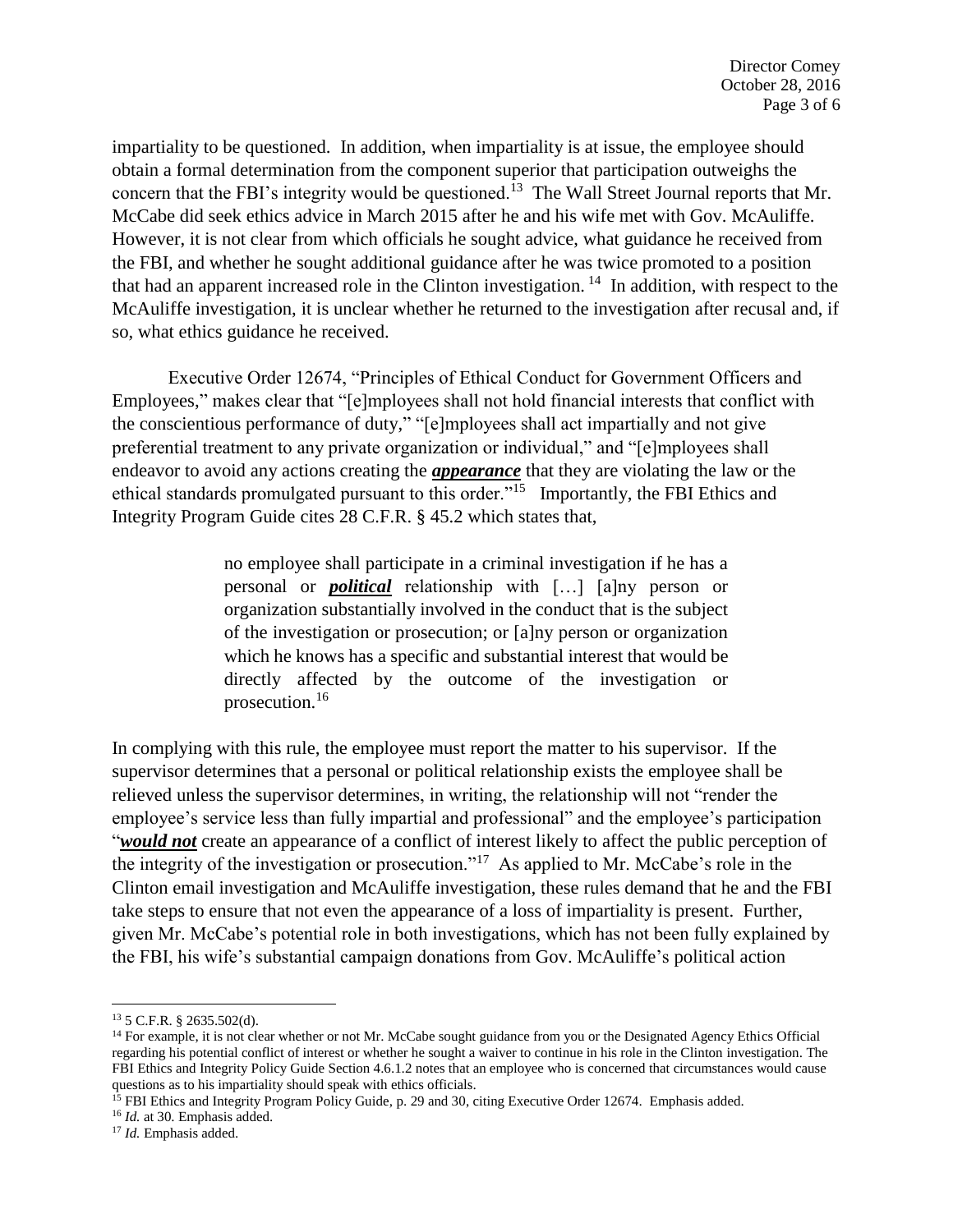committee and the Democrat party potentially create the appearance of a conflict of interest that has affected the public perception of the integrity of both investigations. This is problematic and the rules are designed to prevent these types of issues from occurring.

The FBI has repeatedly stated that the Clinton investigation was apolitical and you have said that FBI personnel "don't give a rip about politics."<sup>18</sup> Further, you have stated, "I want the American people to know we really did this the right way. You can disagree with us, but you cannot fairly say we did it in any kind of political way."<sup>19</sup> The FBI's Ethics and Integrity Policy Guide specifically notes that "[w]hether particular circumstances created an appearance that the law or [FBI ethical standards] have been violated shall be determined from the perspective of a reasonable person with knowledge of the relevant facts."<sup>20</sup>

Since the Clinton investigation ended, the public's knowledge of the relevant facts has rightfully increased substantially. The public now knows that the investigation's scope was arbitrarily limited to classifications issues, with little or no effort to make a case against anyone for intentionally alienating federal records and subverting the Freedom of Information Act process. Moreover, the Justice Department apparently failed to authorize any compulsory process through search warrants or grand jury subpoenas.<sup>21</sup> This resulted in generous grants of immunity to Secretary Clinton's associates because of their refusal to cooperate voluntarily except under the terms and limitations most favorable to them—including an inexplicable agreement for the FBI to destroy laptops that contained records subject to congressional subpoenas and preservation letters. On top of these circumstances, now the public learns that the wife of the FBI's second in command accepted more than half a million dollars from a close associate of Secretary Clinton, with 98% of the donations received after the FBI began its investigation. And, separate from the Clinton investigation, it is not clear whether Mr. McCabe has rejoined the investigation into Mr. McAuliffe after his wife's campaign received substantial donations. Accordingly, it is reasonable for the public to question the impartiality of the process.

In order to better understand the context of the facts reported in the press about Mr. McCabe, please answer and provide the following:

1. Please describe Mr. McCabe's role in the Clinton investigation as assistant director in charge of the FBI's Washington, D.C. field office, associate deputy director, and as deputy director of the FBI.

 $\overline{\phantom{a}}$ 

<sup>&</sup>lt;sup>18</sup> Evan Perez, "FBI chief on Clinton investigation: My people 'don't give a rip about politics,"" CNN (October 1, 2015). Available at http://www.cnn.com/2015/10/01/politics/james-comey-fbi-hillary-clinton/

<sup>&</sup>lt;sup>19</sup> Everett Rosenfeld, "FBI Director Comey says 'nobody would' bring a case against Clinton," CNBC (July 7, 2016). Available at http://www.cnbc.com/2016/07/07/fbi-director-comey-our-recommendation-was-apolitical.html

<sup>20</sup> FBI Ethics and Integrity Program Policy Guide, p. 35.

<sup>&</sup>lt;sup>21</sup> Malia Zimmerman and Adam Housley, "FBI, DOJ roiled by Comey, Lynch decision to let Clinton slide by on emails, says insider," FoxNews (October 13, 2016). Available at http://www.foxnews.com/politics/2016/10/13/fbi-doj-roiled-by-comeylynch-decision-to-let-clinton-slide-by-on-emails-says-insider.html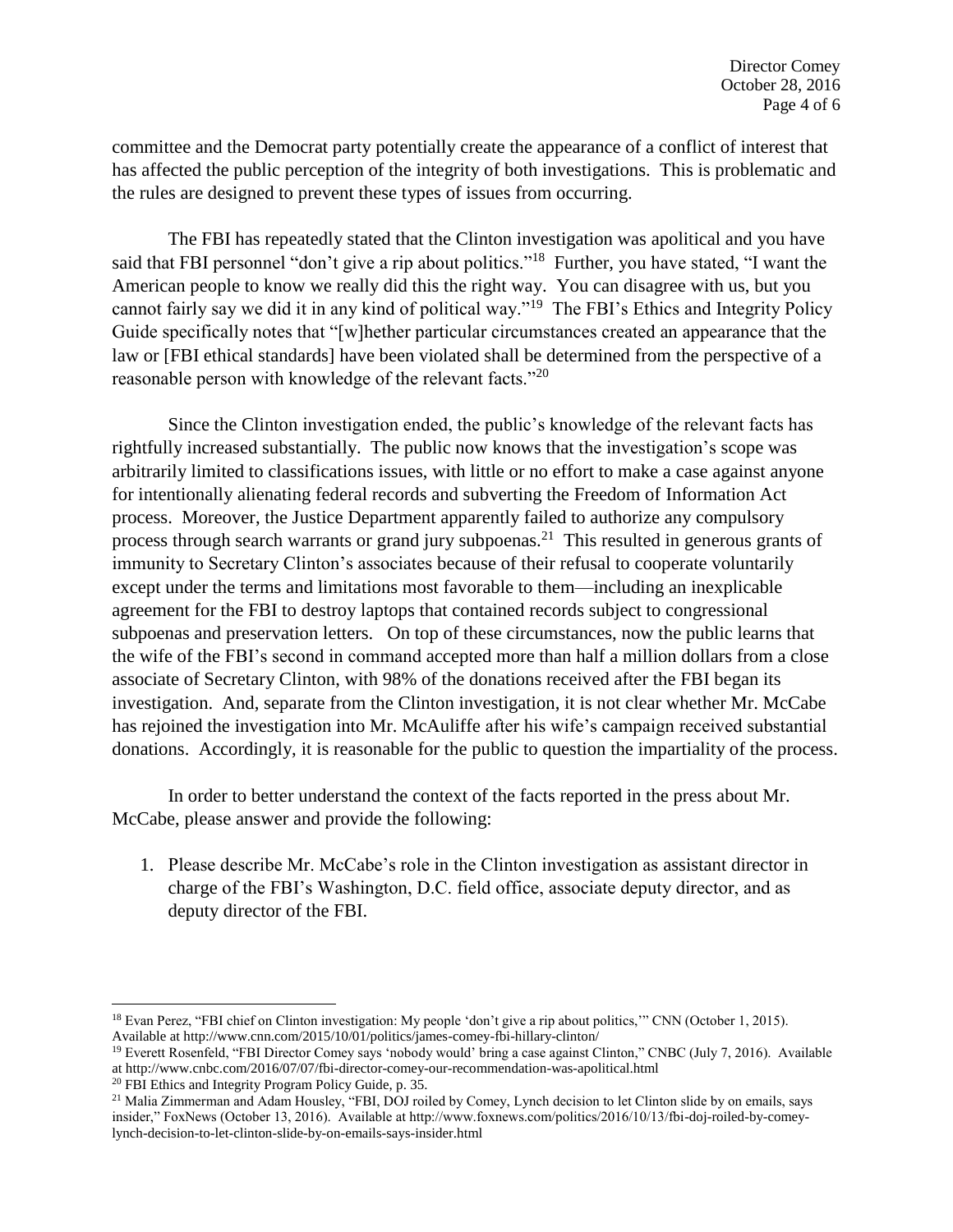- 2. Please provide all records relating to communications between and among FBI officials relating to the conflict of interest issues pertaining to the candidacy of Mr. McCabe's wife for public office or his involvement in the Clinton email investigation.
- 3. The Wall Street Journal reported that Mr. McCabe met with Gov. McAuliffe and then sought ethics advice from the FBI. When did he meet with Gov. McAuliffe, where, and under what circumstances? What ethics components did he contact? What was the FBI's advice to Mr. McCabe? Did he follow that advice? Please explain.
- 4. After Mr. McCabe was promoted twice, did he seek further ethics advice after each promotion? If so, please detail each instance in which he sought advice from the FBI and which FBI component and employees provided the ethics guidance.
- 5. Were you aware of Mr. McCabe's potential conflicts? If so, when and how did you become aware? If not, why not?
- 6. Did the FBI perform a conflicts analysis under 28 C.F.R. § 45.2? If so, when and what was the conclusion? If not, why not?
- 7. Was a waiver analysis under 5 C.F.R. § 2635.502(d) performed? If so, when? In addition, please provide all records relating to the analysis and issuance of the waiver(s), including copies of the written waivers. If no analysis was performed, why not?
- 8. Did Mr. McCabe have a political or personal relationship with Gov. McAuliffe or his political action committee as defined in 28 C.F.R. § 45.2? If not, why not?
- 9. Did Mr. McCabe's involvement in the Clinton investigation as the assistant director in charge of the Washington, D.C. field office, as associate deputy director, and as the deputy director of the FBI create the appearance of a loss of impartiality? Please explain.
- 10. Did Mr. McCabe's involvement in the Clinton investigation as the assistant director in charge of the Washington, D.C. field office, as associate deputy director, and as the deputy director of the FBI affect the public perception of the investigation? Please explain.
- 11. What steps are you taking to mitigate the appearance of a conflict of interest in the Clinton email investigation and to reassure Congress and the American people that the investigation was not subject to political bias?
- 12. It is not clear when the investigation into Gov. McAuliffe's foreign campaign donations started, and which FBI officials have been involved. However, given Mr. McCabe's position at the FBI in the last two years, it is imperative that the FBI inform Congress about his potential role in this investigation. Please answer the following: